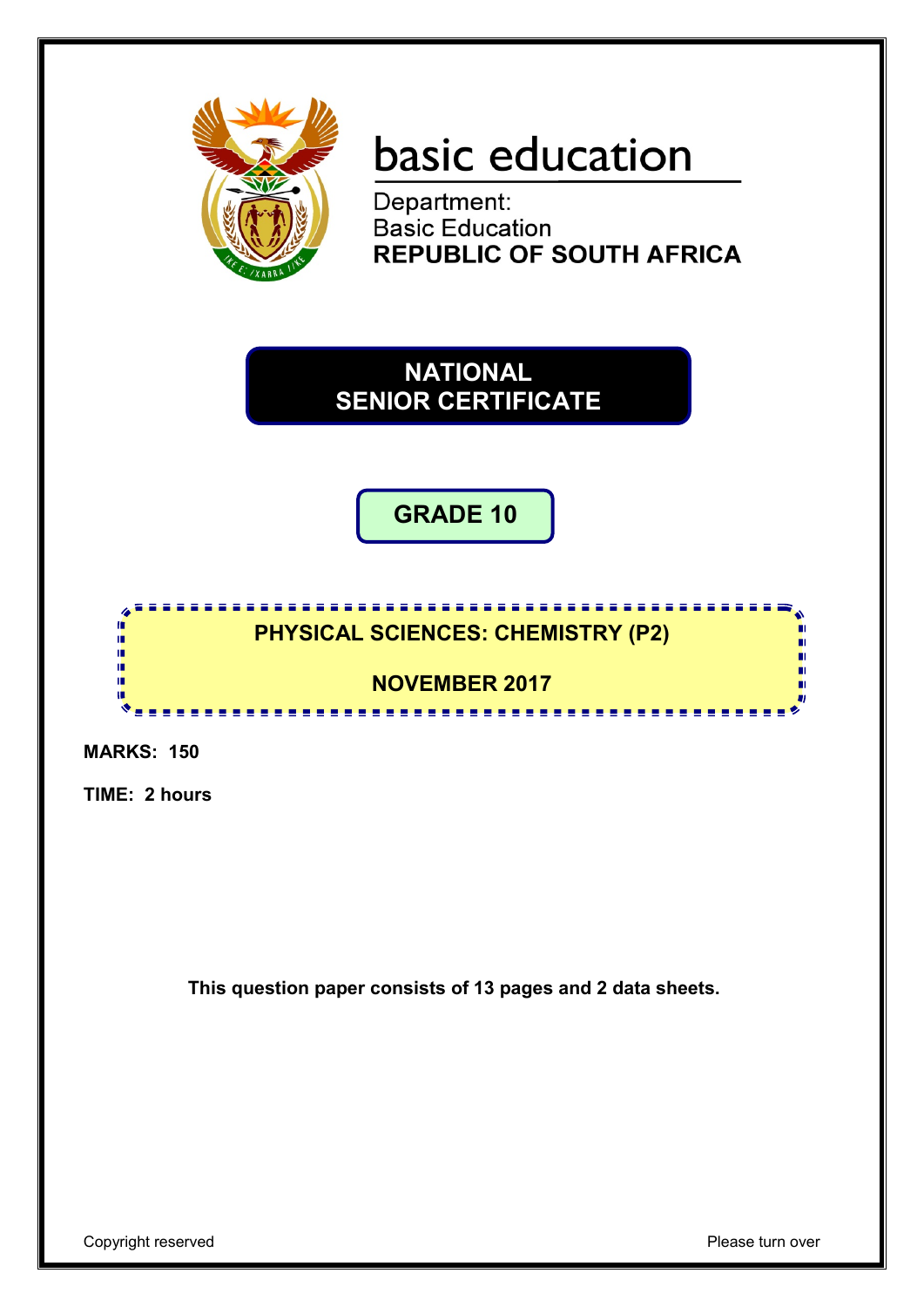### **INSTRUCTIONS AND INFORMATION**

- 1. Write your name and class (for example 10A) in the appropriate spaces on the ANSWER BOOK.
- 2. This question paper consists of NINE questions. Answer ALL the questions in the ANSWER BOOK.
- 3. Start EACH question on a NEW page in the ANSWER BOOK.
- 4. Number the answers correctly according to the numbering system used in this question paper.
- 5. Leave ONE line between two subquestions, for example between QUESTION 2.1 and QUESTION 2.2.
- 6. You may use a non-programmable calculator.
- 7. You may use appropriate mathematical instruments.
- 8. You are advised to use the attached DATA SHEETS.
- 9. Show ALL formulae and substitutions in ALL calculations.
- 10. Round off your final numerical answers to a minimum of TWO decimal places.
- 11. Give brief motivations, discussions, et cetera where required.
- 12. Write neatly and legibly.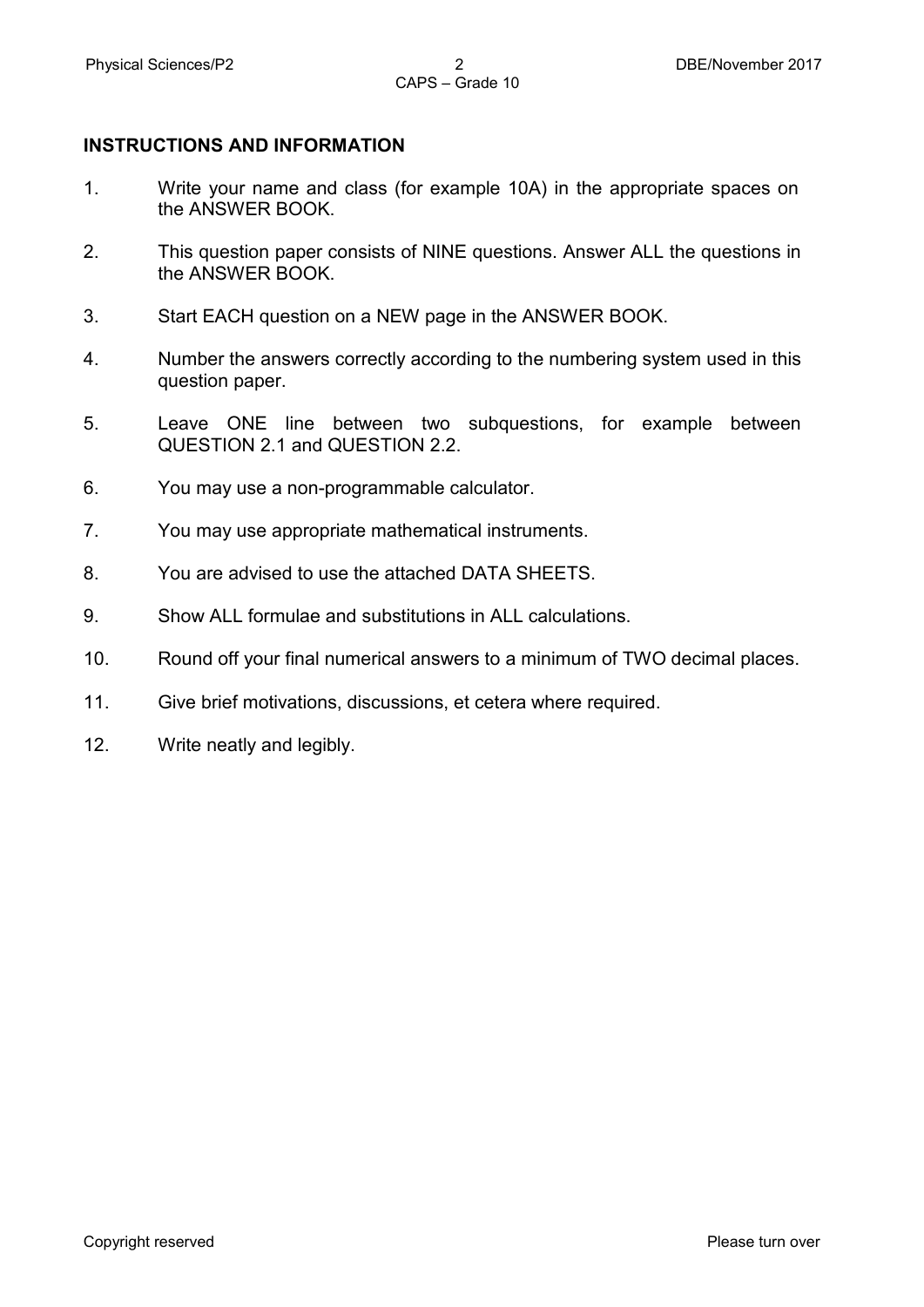### **QUESTION 1: MULTIPLE-CHOICE QUESTIONS**

Various options are provided as possible answers to the following questions. Each question has only ONE correct answer. Choose the answer and write only the letter (A–D) next to the question number (1.1–1.10) in the ANSWER BOOK, for example 1.11 E.

- 1.1 Air can be classified as a/an …
	- A element.
	- B compound.
	- C homogenous mixture.
	- D heterogeneous mixture. (2)
- 1.2 The graph below shows the heating curve of a substance.



In which part(s) of the graph does the substance gain kinetic energy?

- A BC only
- B CD only
- C AB and CD
- D AB, BC and CD (2)

- 1.3 In which ratio will group (I) elements react with group (VI) elements?
	- A 2 **:** 1
	- B 1 **:** 6
	- $\overline{C}$ 6 **:** 1
	- D 1 **:** 3 (2)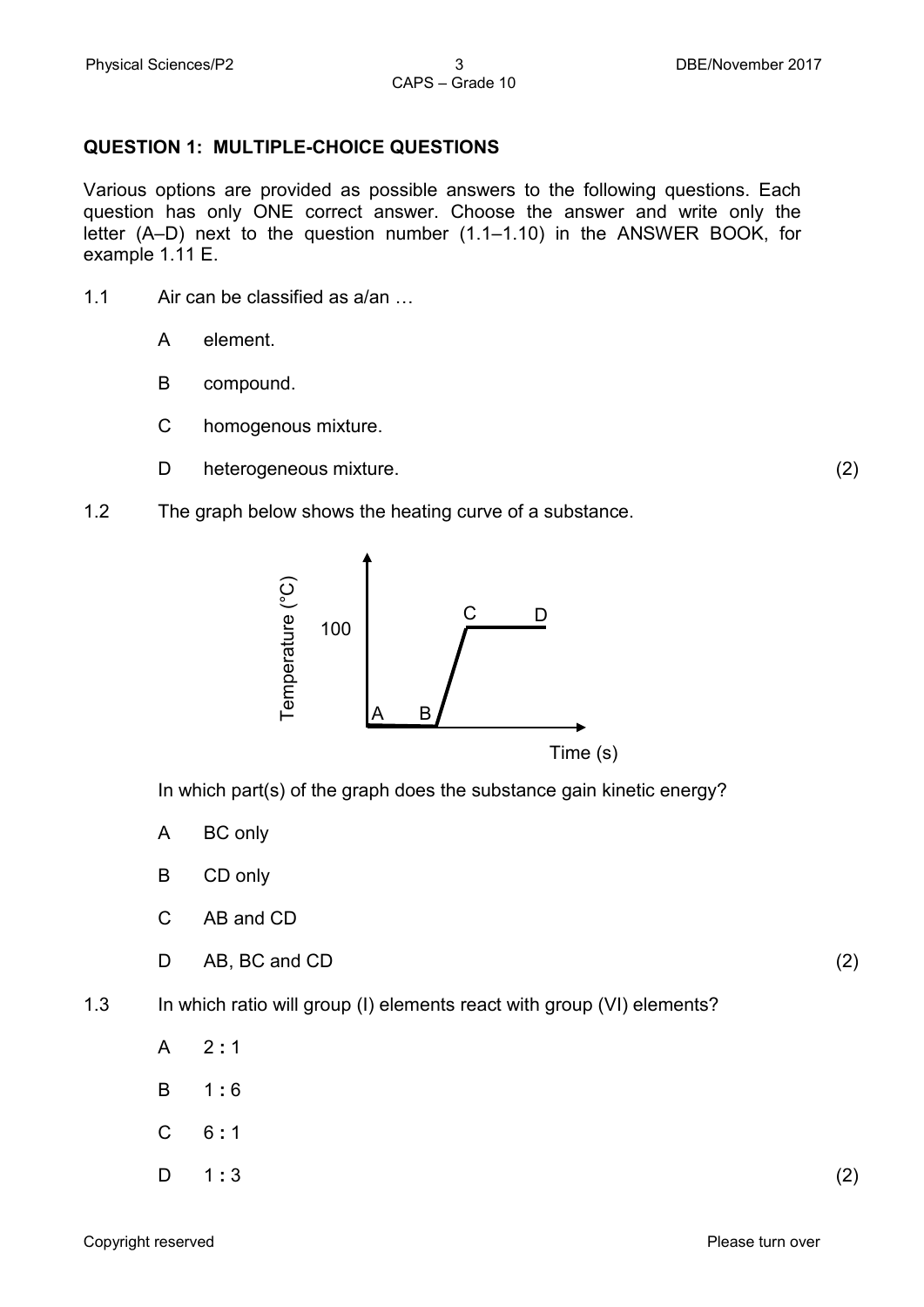- 1.4 What is the total number of *nucleons* in the ion of calcium when calcium loses two electrons to form  $Ca^{2+}$ ?
	- A 40
	- B 18
	- C 22
	- D

 $20$  (2)

- 1.5 Which ONE of the following groups of elements shows the CORRECT trend of the density of metals?
	- A  $Rb < K < Na < Li$
	- B  $K < Na < Li < Rb$
	- C  $Li < Na < K < Rb$
	- D<sub>1</sub>  $Na < Li < Rb < K$  (2)

1.6 A learner used the flow chart below to classify some examples of substances **P**, **Q** and **R**.



What could substances **P**, **Q** and **R** possibly be?

| $\overline{A}$ | Marble |        | Oxygen |             |
|----------------|--------|--------|--------|-------------|
| B              |        | Marble | Oxygen |             |
|                | Oxygen |        | Marble |             |
|                | Oxygen | Marble |        | ו רי<br>ر ڪ |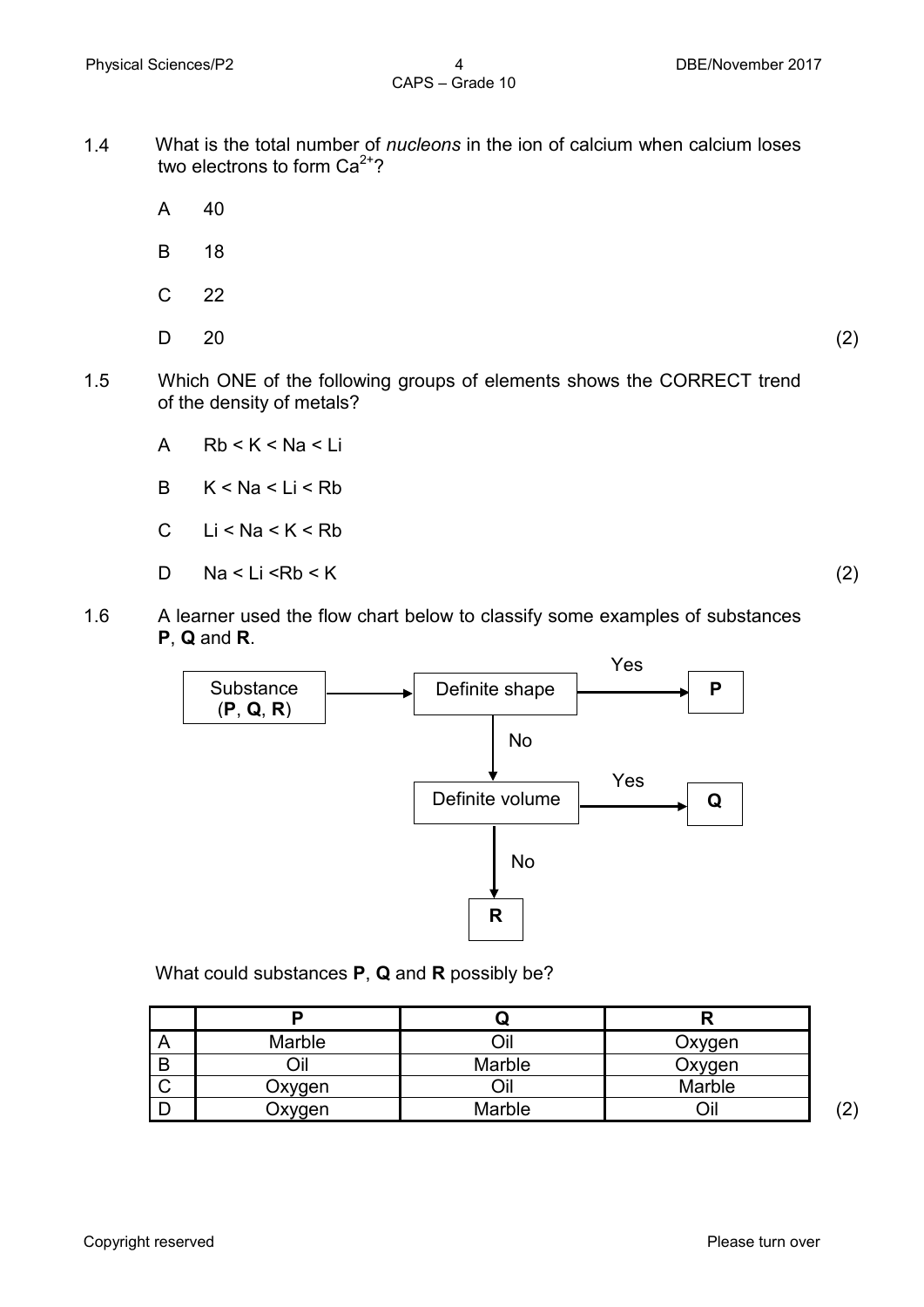- 1.7 In a 20 g sample of molecules, which sample below has the greatest number of moles?
	- A  $NH<sub>3</sub>$
	- B  $N<sub>2</sub>$
	- C  $CO<sub>2</sub>$
	- D  $H_2$  (2)
		-
- 1.8 Carbon dioxide can change directly from the solid phase to the gas phase. This process is known as …
	- A sublimation.
	- B evaporation.
	- C decomposition.
	- D melting. (2)
- 1.9 The chemical name for  $Fe<sub>2</sub>(SO<sub>4</sub>)<sub>3</sub>$  is ...
	- A iron sulphite.
	- B iron(III) sulphate.
	- C iron(II) sulphate.
	- D iron sulphide. (2)
- 1.10 All the soil on Earth is known as the …
	- A atmosphere.
	- B biosphere.
	- C lithosphere.
	- D hydrosphere. (2)
- **[20]**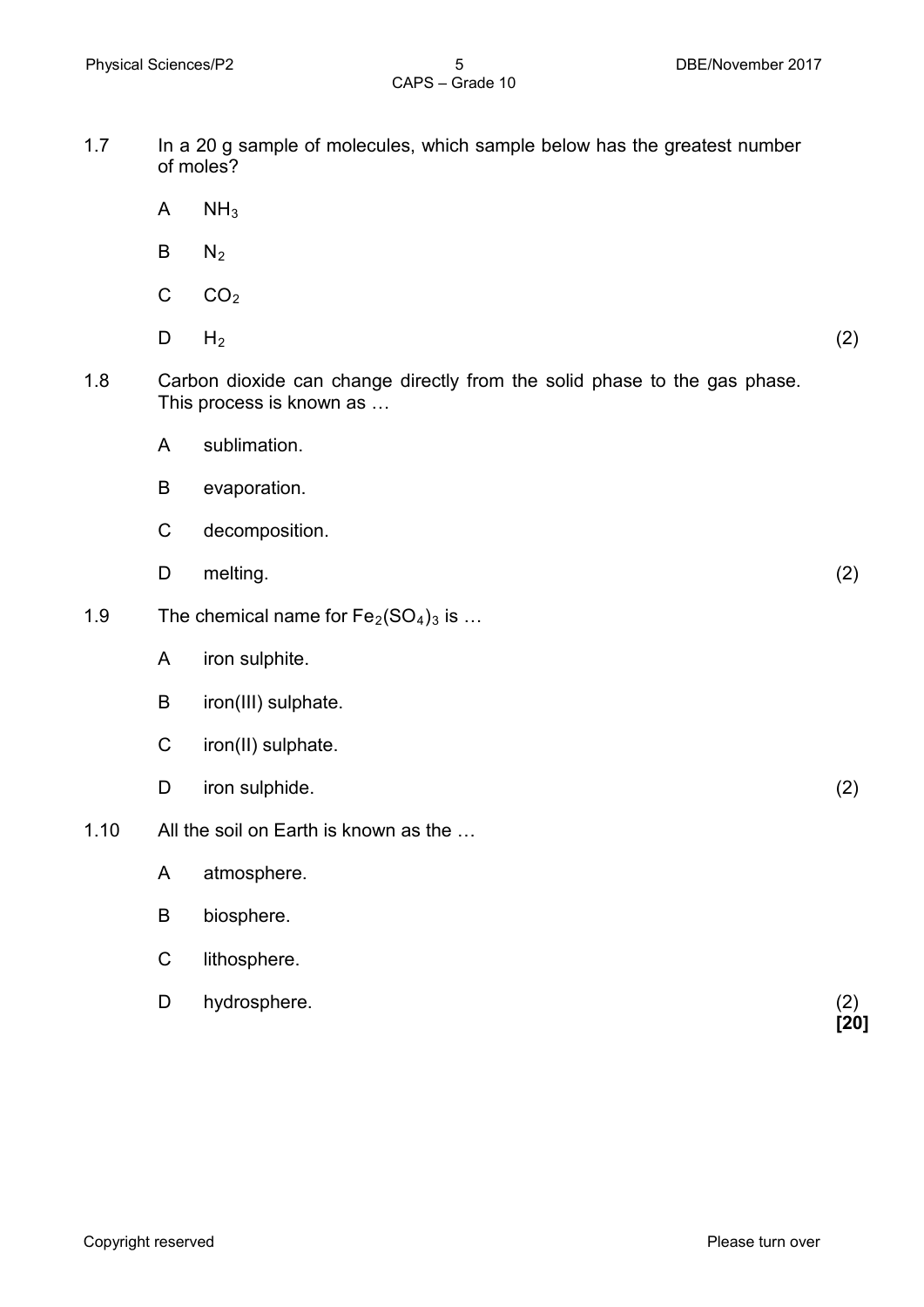### **QUESTION 2 (Start on a new page.)**

Consider the following substances:

 $C_{90}$ ; NaC $\ell$ ; CO<sub>2</sub>; Fe; H<sub>2</sub>O

- 2.1 Write down a substance from the list above that is the following: 2.1.1 A molecular structure (1) 2.1.2 A metallic structure (1) 2.1.3 A covalent network structure (1) 2.1.4 An ionic network structure (1) 2.2 Draw the Lewis dot diagram for the  $CO<sub>2</sub>$  molecule. (2) 2.3 Identify the type of chemical bond in  $H_2O$ . (1) 2.4 Draw the Lewis dot diagrams to show the formation of NaCl. (3)
- 2.5 Study the models of compounds **A**, **B** and **C** below and answer the questions that follow.



Write down the:

- 2.5.1 Chemical name of compound **A** (1)
- 2.5.2 Chemical formula of compound **B** (1)
- 2.5.3 Common name of compound **C** (1)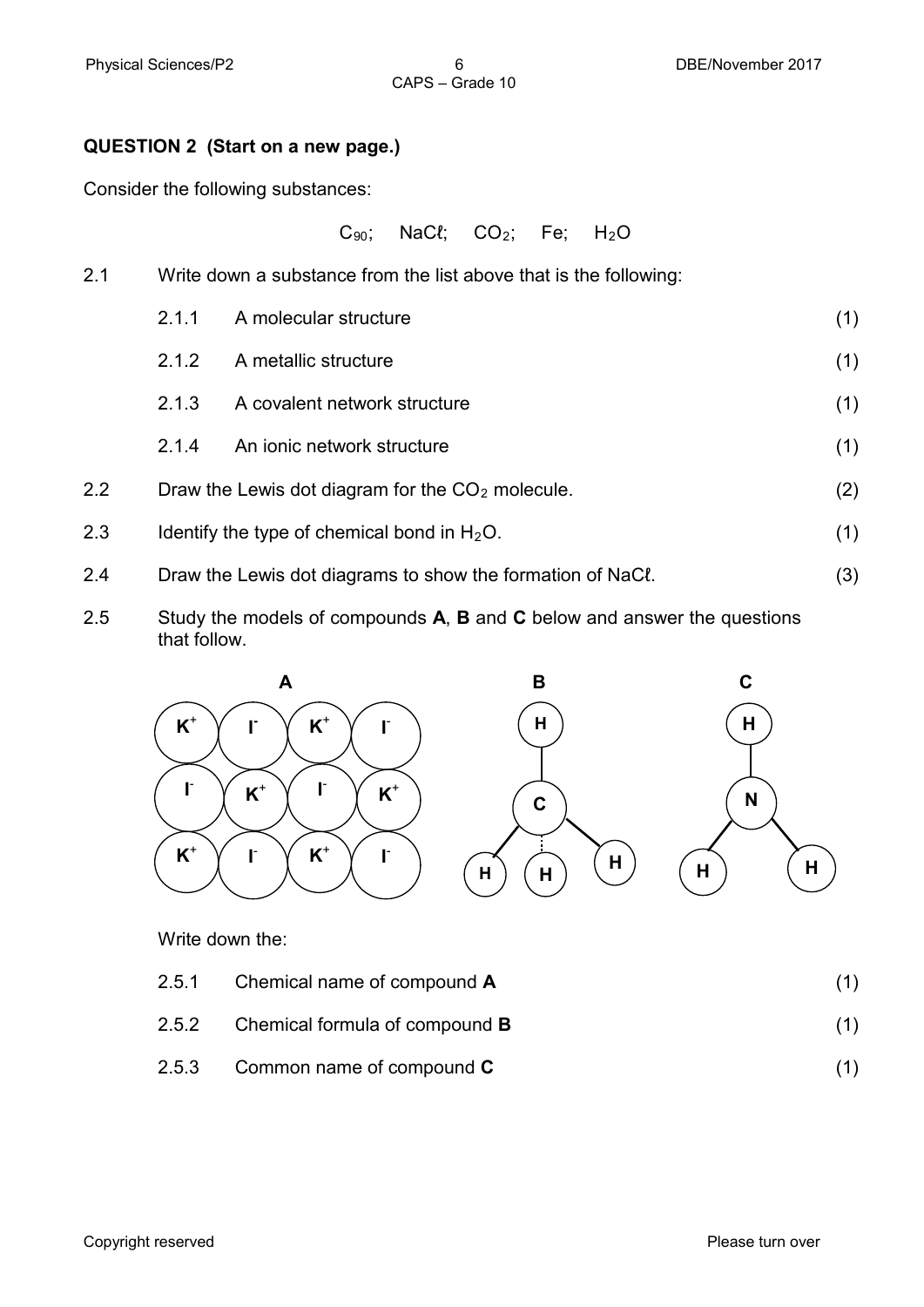2.6 Many of the gases in air are very useful. An important industrial process, fractional distillation of liquid air, separates these gases from one another.

Consider the diagram below and answer the questions that follow.



- 2.6.1 Is this separation process *physical* or *chemical*? (1)
- 2.6.2 Which physical property is used to separate the gases after they have been liquefied? (1)
- 2.6.3 Which gas has the weakest intermolecular forces? Explain the answer. (2)
- 2.7 State how EACH of the following changes when *liquid nitrogen* changes into *gaseous nitrogen*. Write down only INCREASE, DECREASE or REMAIN THE SAME.

| 2.7.1 | Spaces between the particles                 |  |
|-------|----------------------------------------------|--|
| 2.7.2 | Strength of the forces between the particles |  |
| 2.7.3 | Energy of the particles                      |  |

**[20]**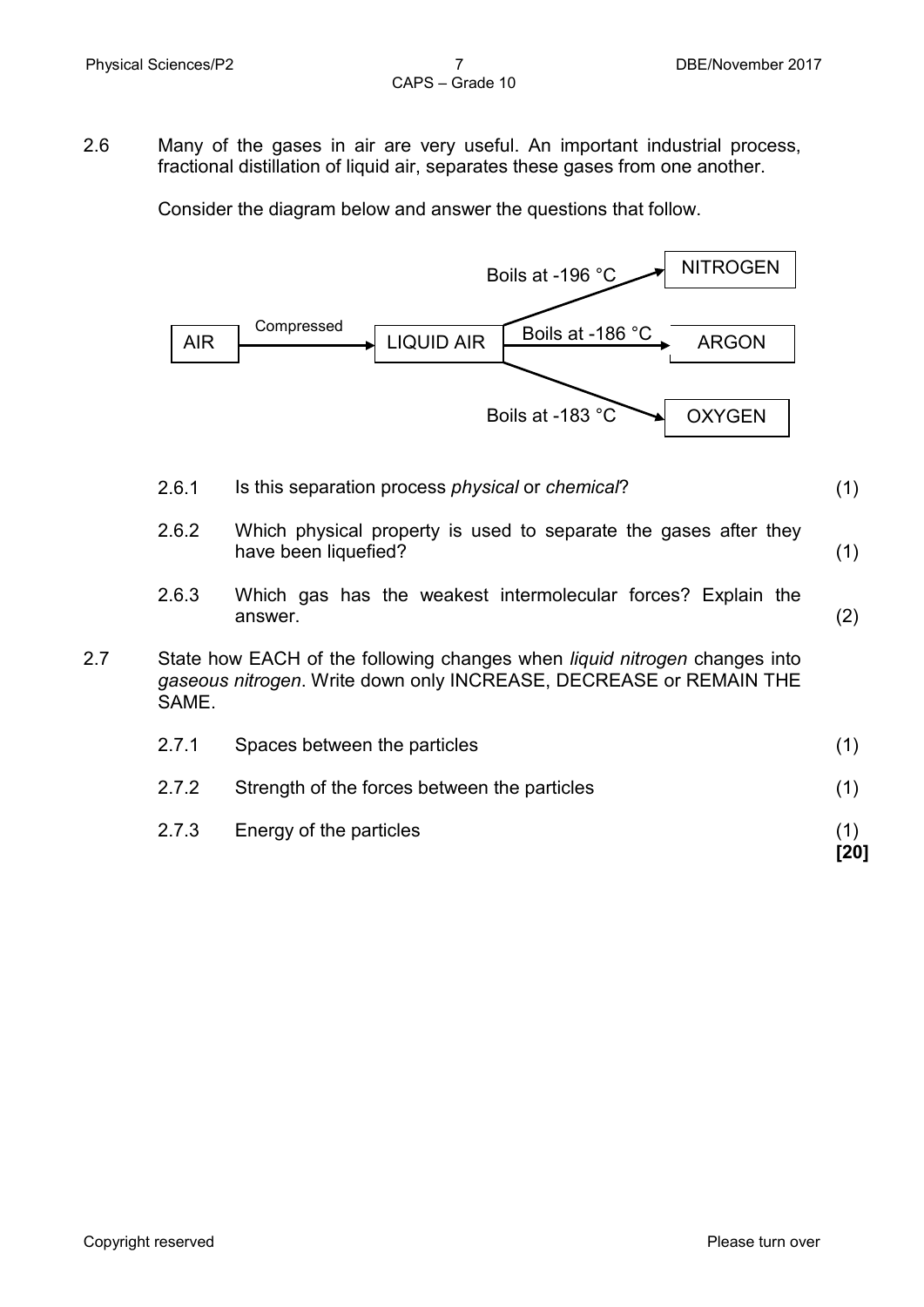### **QUESTION 3 (Start on a new page.)**

Consider the graph of the first ionisation energy and answer the questions that follow.



| 3.1 |                                                                                               | Define the term <i>ionisation</i> energy.                                                                         | (2)         |  |  |  |  |  |  |
|-----|-----------------------------------------------------------------------------------------------|-------------------------------------------------------------------------------------------------------------------|-------------|--|--|--|--|--|--|
| 3.2 |                                                                                               | State the general trend in ionisation energy from left to right across a period<br>on the periodic table.         | (2)         |  |  |  |  |  |  |
| 3.3 | There is a drop in ionisation energy from beryllium to boron.                                 |                                                                                                                   |             |  |  |  |  |  |  |
|     | 3.3.1                                                                                         | Write down the sp-notation for beryllium AND boron.                                                               | (4)         |  |  |  |  |  |  |
|     | 3.3.2                                                                                         | Explain this drop in ionisation energy.                                                                           | (3)         |  |  |  |  |  |  |
| 3.4 | Is the following statement TRUE or FALSE? If false, rewrite the statement<br>correctly.       |                                                                                                                   |             |  |  |  |  |  |  |
|     | The ionisation energy of noble gases is high because of the half-filled<br>s- and p-orbitals. |                                                                                                                   |             |  |  |  |  |  |  |
| 3.5 |                                                                                               | Study the ionisation energy of the group (I) elements in the graph above and<br>answer the questions that follow. |             |  |  |  |  |  |  |
|     | 3.5.1                                                                                         | Give the general name of the group (I) elements.                                                                  | (1)         |  |  |  |  |  |  |
|     | 3.5.2<br>State the trend in the reactivity of elements in group (I).                          |                                                                                                                   |             |  |  |  |  |  |  |
|     | 3.5.3                                                                                         | Explain the reason for the trend in QUESTION 3.5.2 by using the<br>graph of ionisation energy.                    | (2)<br>[18] |  |  |  |  |  |  |
|     |                                                                                               |                                                                                                                   |             |  |  |  |  |  |  |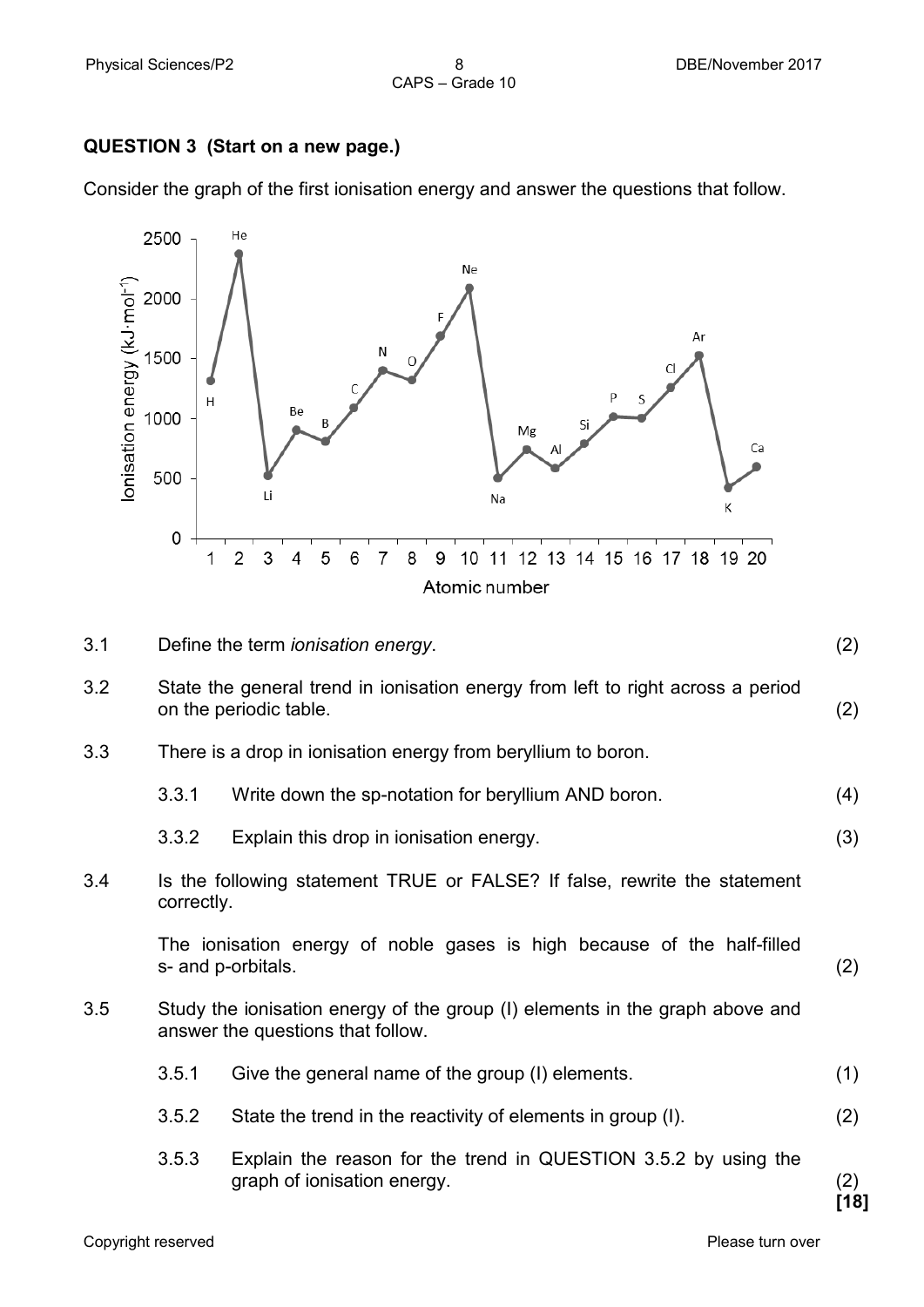### **QUESTION 4 (Start on a new page.)**

- 4.1 A certain element, X, has two isotopes in nature. One isotope has an atomic mass of 106,9 amu. The percentage appearance of this isotope is 50%. The atomic mass of the other isotope is 109,1.
	- 4.1.1 Define the term *isotope.* (2)
	- 4.1.2 Calculate the relative atomic mass of element X. (5)
	- 4.1.3 Identify element X in QUESTION 4.1.2. (2)
- 4.2 Complete the table below. Write only the answer next to the question number  $(4.2.1 - 4.2.7)$ .

| <b>ELEMENT</b> | <b>ATOMIC</b><br><b>NUMBER</b> | <b>MASS</b><br><b>NUMBER</b> | <b>NUMBER</b><br>OF<br><b>PROTONS</b> | <b>NUMBER</b><br>ΟF<br><b>NEUTRONS</b> | <b>NUMBER OF</b><br><b>ELECTRONS</b> |
|----------------|--------------------------------|------------------------------|---------------------------------------|----------------------------------------|--------------------------------------|
| Al             | 13                             | 27                           | 4.2.1                                 | 4.2.2                                  | 4.2.3                                |
|                | 19                             | 4.2.4                        | 4.2.5                                 | 4.2.6                                  | 4.2.7                                |

**[16]**

### **QUESTION 5 (Start on a new page.)**

Hydrogen peroxide decomposes at room temperature according to the following balanced chemical equation:

$$
2H_2O_2(aq) \rightarrow O_2(g) + 2H_2O(\ell)
$$

5.1 What does the (aq) represent in the equation above? (1)

- 5.2 Identify the type of reaction above. Choose between PRECIPITATION and REDOX. Give a reason for the answer. (2)
- 5.3 Is the reaction an example of a *physical* or a *chemical* change? (1)
- 5.4 Define the term *one mole* of a substance. (2)
- 5.5 If 4 moles of hydrogen peroxide decomposes, calculate the volume of gas formed at STP. (4)
- 5.6 Calculate the number of oxygen atoms in  $H_2O_2$  if 17 g of  $H_2O_2$  decomposes. (4)

**[14]**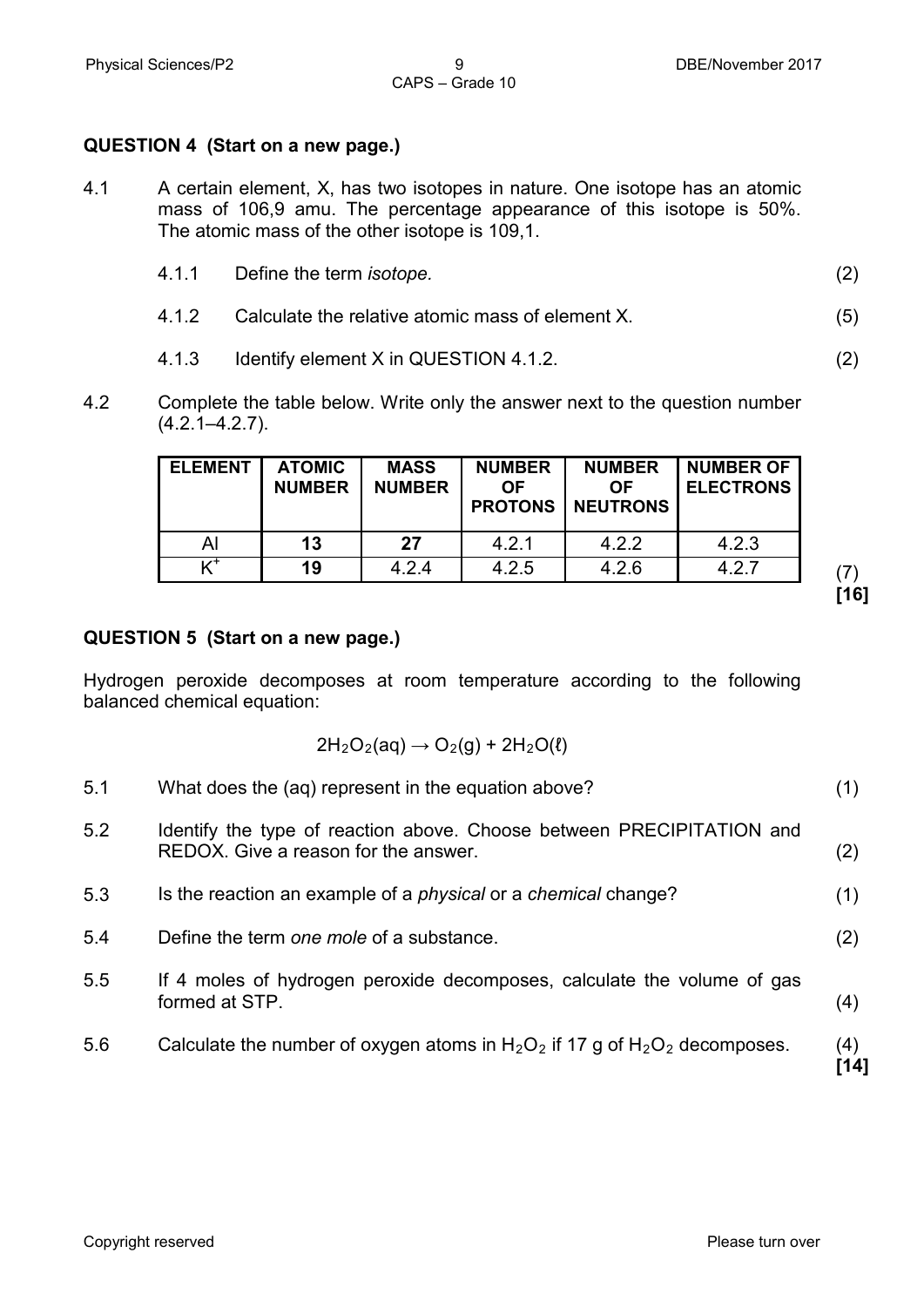## **QUESTION 6 (Start on a new page.)**

6.1 Study the balanced chemical equation of the reaction between sodium carbonate ( $Na<sub>2</sub>CO<sub>3</sub>$ ) and hydrochloric acid (HC $\ell$ ) and answer the questions that follow.

$$
Na_2CO_3 + 2HCl \rightarrow 2NaCl + CO_2 + H_2O
$$

Identify the type of reaction above. Choose between REDOX and GAS FORMING. (1)

6.2 In a reaction, 10,6 g of sodium carbonate reacts completely with excess hydrochloric acid.

6.2.1 Calculate the molar mass of sodium carbonate. (2)

- 6.2.2 Calculate the initial number of moles of sodium carbonate. (2)
- 6.2.3 Calculate the mass of  $CO<sub>2</sub>$  produced during this reaction.  $(4)$
- 6.2.4 Calculate the mass of sodium chloride produced if  $4.87 \text{ dm}^3$  of carbon dioxide was produced at STP. (6)
- 6.3 14,2 g of a sample of hydrated sodium carbonate,  $Na<sub>2</sub>CO<sub>3</sub>$  $\cdot$ xH<sub>2</sub>O, was strongly heated until no further change in mass was recorded. On heating, all the water of crystallisation evaporated as follows:

 $Na<sub>2</sub>CO<sub>3</sub>$ •xH<sub>2</sub>O  $\rightarrow$  Na<sub>2</sub>CO<sub>3</sub> + xH<sub>2</sub>O

Calculate the number of moles of water of crystallisation in the sodium carbonate sample, if 5,3 g of solid remained after strong heating. (5)

**[20]**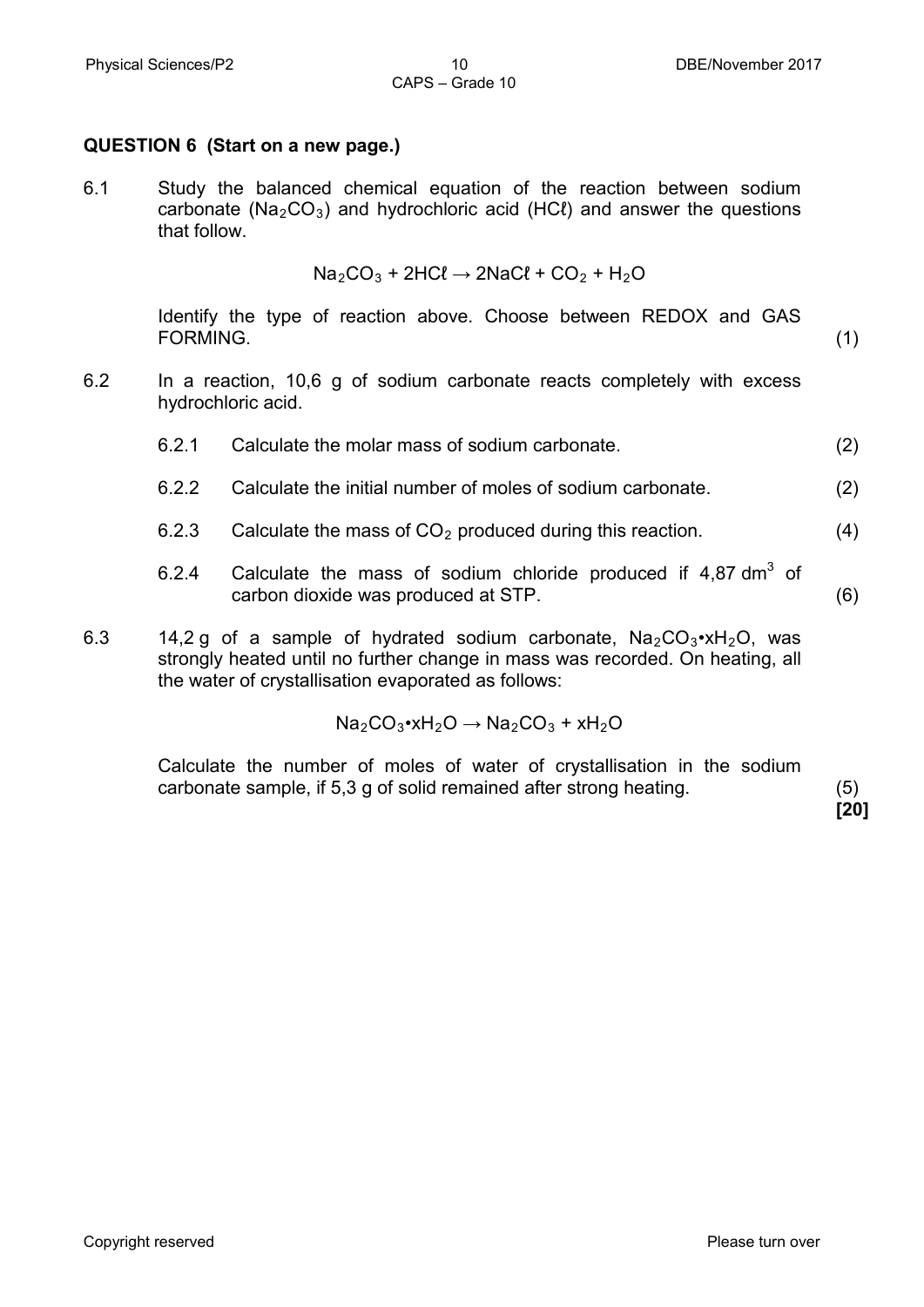### **QUESTION 7 (Start on a new page.)**

Learners investigated the relationship between the concentration of a silver nitrate  $(AgNO<sub>3</sub>)$  solution and its conductivity at a constant temperature.

They set up the apparatus, as shown below, and recorded the current. The initial reading of the ammeter was taken before anhydrous  $AgNO<sub>3</sub>$  was added to distilled water.



The anhydrous  $AqNO<sub>3</sub>$  was added to 200 cm<sup>3</sup> distilled water spoon by spoon. The ammeter reading was recorded after each spoon was added. The results are shown in the table below.

| <b>SPOONS OF AgNO3 IN</b><br><b>DISTILLED WATER</b> | <b>AMMETER READING (mA)</b> |
|-----------------------------------------------------|-----------------------------|
|                                                     |                             |
|                                                     | 0.18                        |
|                                                     | 0.92                        |
|                                                     |                             |
|                                                     |                             |

| 7.1 | Give a reason why the ammeter reading was initially zero.<br>(1)                                                                   |                                                              |     |  |  |  |  |  |  |  |
|-----|------------------------------------------------------------------------------------------------------------------------------------|--------------------------------------------------------------|-----|--|--|--|--|--|--|--|
| 7.2 |                                                                                                                                    | Give ONE word/term for a solution that conducts electricity. | (2) |  |  |  |  |  |  |  |
| 7.3 | Write down a balanced chemical equation to show how $AgNO3$ dissociates<br>in water.<br>(2)                                        |                                                              |     |  |  |  |  |  |  |  |
| 7.4 | Write down the following for the investigation above:                                                                              |                                                              |     |  |  |  |  |  |  |  |
|     | 7.4.1                                                                                                                              | A hypothesis                                                 | (2) |  |  |  |  |  |  |  |
|     | 7.4.2<br>Dependent variable                                                                                                        |                                                              |     |  |  |  |  |  |  |  |
|     | 7.4.3                                                                                                                              | Independent variable                                         | (1) |  |  |  |  |  |  |  |
|     | 7.4.4                                                                                                                              | Controlled variable                                          | (1) |  |  |  |  |  |  |  |
| 7.5 | Define the term anhydrous.                                                                                                         |                                                              |     |  |  |  |  |  |  |  |
| 7.6 | If the mass of $AgNO3$ is 5,3 g per spoon, calculate the concentration of the<br>solution after TWO spoons have been added.<br>(4) |                                                              |     |  |  |  |  |  |  |  |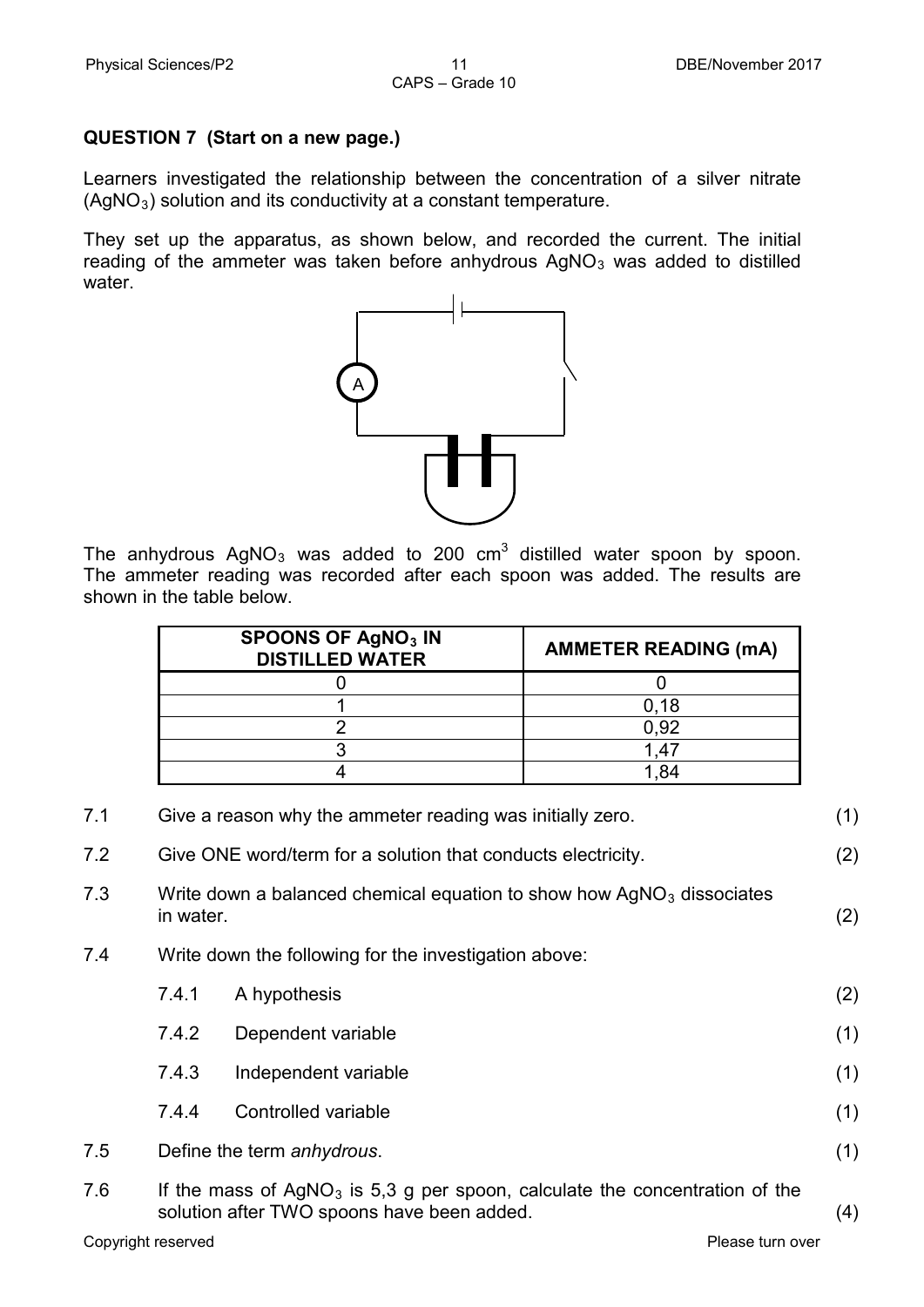| 7.7 | Can tap water be used for this experiment? Give a reason for the answer. |                                                                                                                  |     |  |  |  |  |  |  |  |  |
|-----|--------------------------------------------------------------------------|------------------------------------------------------------------------------------------------------------------|-----|--|--|--|--|--|--|--|--|
| 7.8 |                                                                          | From the results, deduce the relationship between the ion concentration in the<br>solution and its conductivity. | (2) |  |  |  |  |  |  |  |  |
| 7.9 | A learner accidentally dropped hydrochloric acid into the solution.      |                                                                                                                  |     |  |  |  |  |  |  |  |  |
|     | 7.9.1                                                                    | How will this affect the ammeter reading? Write down only<br>INCREASE, DECREASE or REMAIN THE SAME.              | (1) |  |  |  |  |  |  |  |  |
|     | 7.9.2                                                                    | Explain the answer to QUESTION 7.9.1.                                                                            | (2) |  |  |  |  |  |  |  |  |

### **QUESTION 8 (Start on a new page.)**

Your teacher asked you to use your knowledge of precipitation reactions to test the quality of water in the local river.

You are provided with the following chemicals:

$$
AgNO3, BaCl2, dilute HNO3
$$

- 8.1 Which chemical would you choose to test for the presence of carbonates  $(CO_3^{-2})$  $)$ ? (1)
- 8.2 Use a balanced chemical equation to show the test for carbonates in QUESTION 8.1. (4)
- 8.3 Both carbonates and sulphates form a white precipitate with the chemical in QUESTION 8.1.

Use a balanced chemical equation to explain how you would confirm that the precipitate is a carbonate. (4)

8.4 Give the chemical name of the precipitate formed when the carbonate and the chemical in QUESTION 8.1 reacts. (2)

**[11]**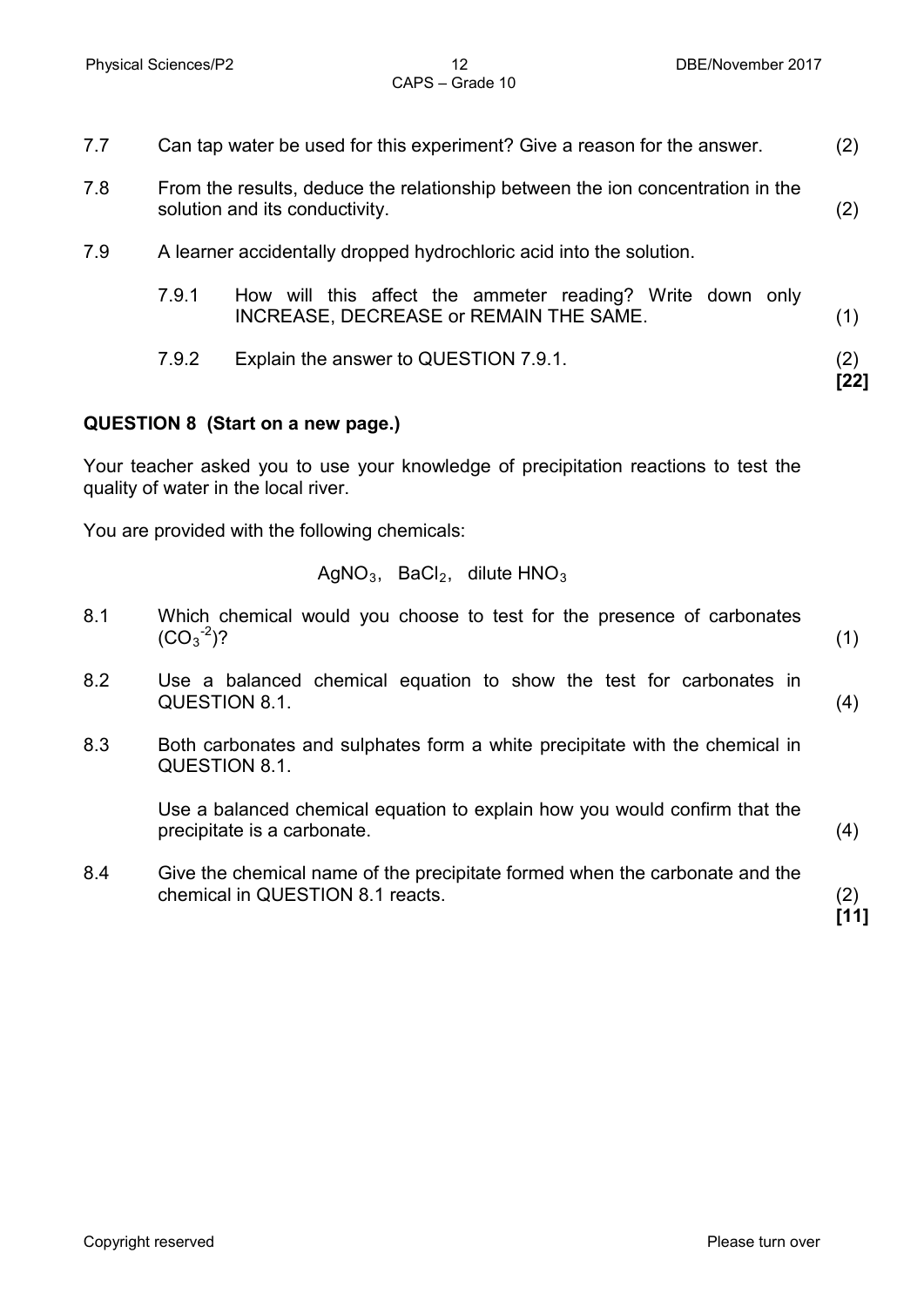### **QUESTION 9 (Start on a new page.)**

Study the water cycle below and answer the questions that follow.



9.1 The water cycle consists of many processes.

Identify the following processes:

|     | 9.1.1<br>A                                                                           | (1) |
|-----|--------------------------------------------------------------------------------------|-----|
|     | 9.1.2<br>B                                                                           | (1) |
|     | 9.1.3<br>- E                                                                         | (1) |
| 9.2 | Is energy ABSORBED or RELEASED during condensation? Give a reason for<br>the answer. | (2) |
| 9.3 | Give ONE reason why water vapour is referred to as an important<br>greenhouse gas.   |     |

9.4 The amount of rainfall in large parts of South Africa has decreased considerably recently. Various reasons have been given to explain the

> State ONE possible strategy that a community can adopt to ensure that they have a regular supply of water. (2)

**[9]**

**TOTAL: 150**

drought.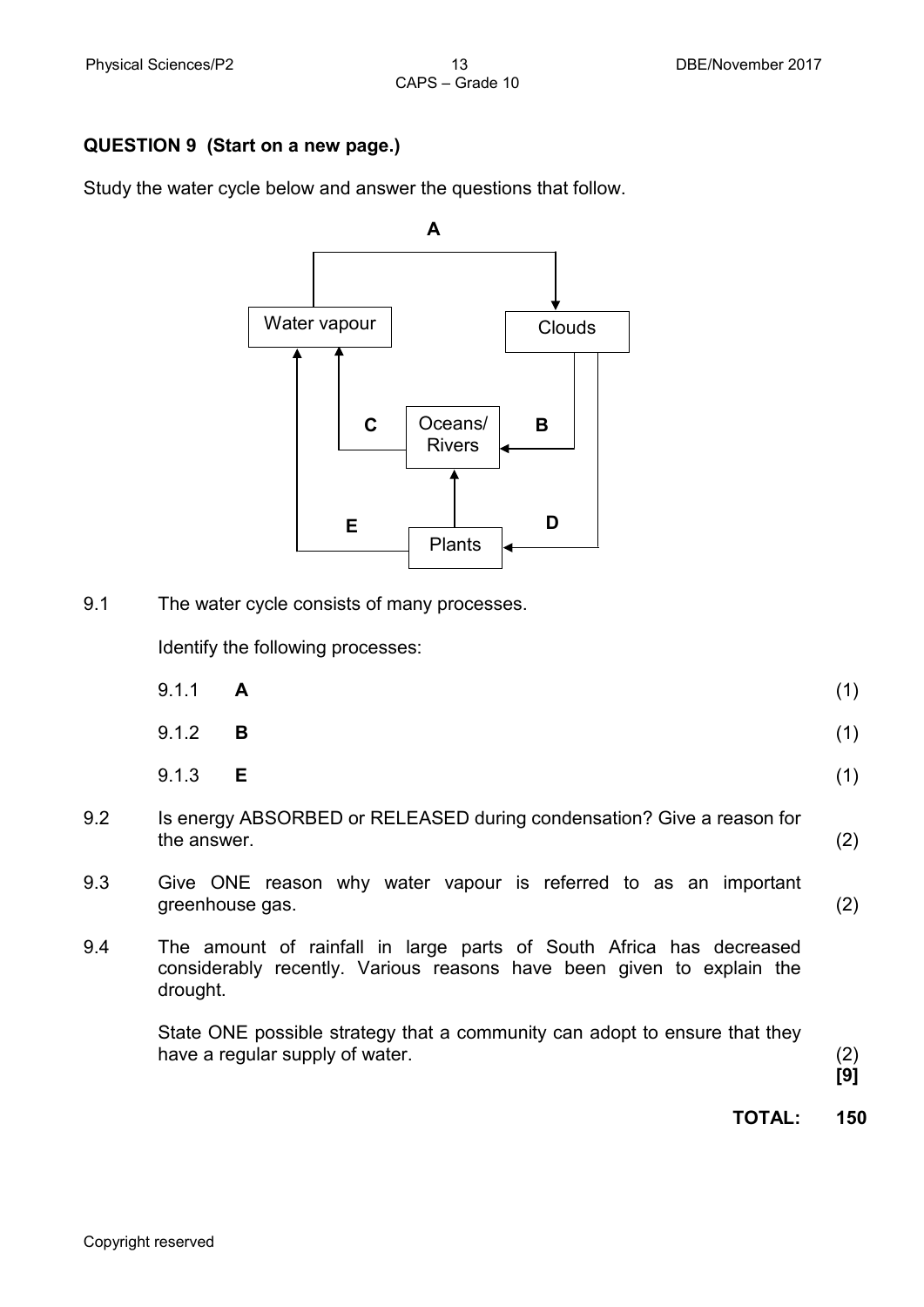### **DATA FOR PHYSICAL SCIENCES GRADE 10 PAPER 2 (CHEMISTRY)**

### *GEGEWENS VIR FISIESE WETENSKAPPE GRAAD 10 VRAESTEL 2 (CHEMIE)*

### **TABLE 1: PHYSICAL CONSTANTS/***TABEL 1: FISIESE KONSTANTES*

| <b>NAME/NAAM</b>                                   | <b>SYMBOL/SIMBOOL</b>   | <b>VALUE/WAARDE</b>                |
|----------------------------------------------------|-------------------------|------------------------------------|
| Standard pressure<br><b>Standaarddruk</b>          | $p^{\theta}$            | 1,013 x 10 <sup>5</sup> Pa         |
| Molar gas volume at STP<br>Molêre gasvolume by STD | $V_m$                   | 22,4 $dm^3$ ·mol <sup>-1</sup>     |
| Standard temperature<br>Standaardtemperatuur       | $T^{\theta}$            | 273 K                              |
| Charge on electron<br>Lading op elektron           | e                       | 1,6 x 10 <sup>-19</sup> C          |
| Avogadro's constant<br>Avogadro-konstante          | $\mathsf{N}_\mathsf{A}$ | 6,02 x $10^{23}$ mol <sup>-1</sup> |

### **TABLE 2: FORMULAE/***TABEL 2: FORMULES*

| m<br>$n=\frac{11}{M}$                     | $n = \frac{N}{N_A}$ |
|-------------------------------------------|---------------------|
| $c = \frac{n}{V}$ or/of $c = \frac{m}{M}$ | ™ ™                 |